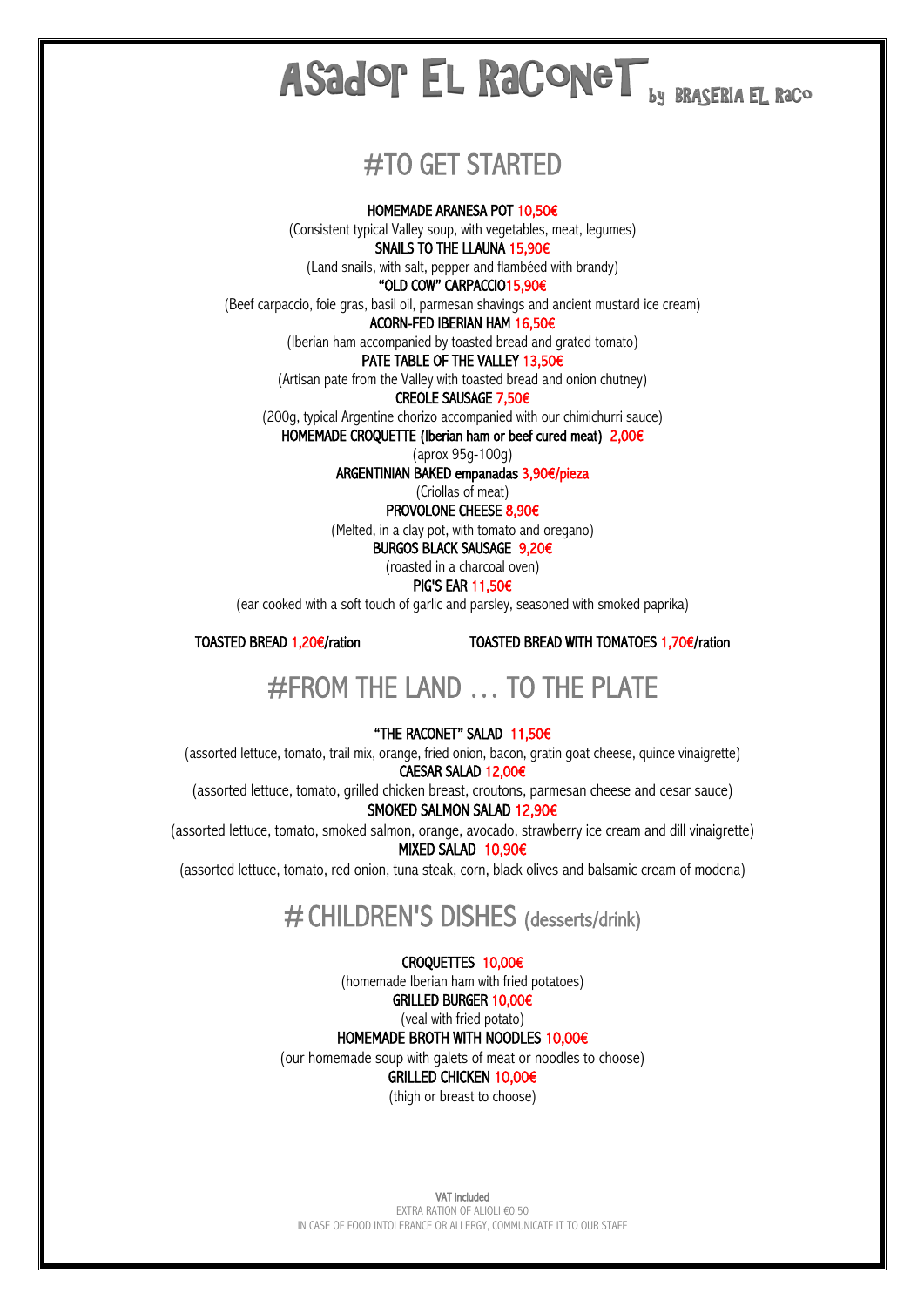## by BRASERIA EL RaCo Asador El RaConeT

**#" BROKEN EGGS"**<br>(Free-range eggs at low temperature finished in the charcoal oven)

TRUFFLED 15,90€

(2 cooking potatoes, house sauce, acorn-fed Iberian lardo, truffle cream oil and truffle slices)

WITH GREEN ASPARAGUS AND CHISTORRA 14,50€

(2 cooking potatoes, house sauce, grilled green asparagus and chistorra sausage)

### WITH BLACK BURGOS SAUSAGE 14,50€

(2 cooking potatoes, house sauce, roasted Burgos black pudding tacos)

# #FROM THE LAND … TO THE GRILL

GRILLED VEGETABLES 15,30€ (individual portion)

GRILLED VEGETABLES 18,50€ (portion indicated to share)

(aubergine, zucchini, tomato, potato, asparagus, mushroom, piquillo pepper, onion, sweet potato, artichoke heart, corn with romesco sauce)

GRILLED VEGETABLES "EL RACONET" 16,50€ (individual portion)

GRILLED VEGETABLES "EL RACONET"  $19,50€$  (portion indicated to share)

(grilled vegetables with gratin goat cheese and dill vinaigrette)

POTATOES "CALIU"8,00€

(baked potatoes finished on top of the grill with homemade alioli and salsa brava)

POTATO "AL CALIU" with gratin cheese 9,90€

(roasted potatoes, acorn-fed Iberico ham, goat cheese and gratin gorgonzola cheese / caramelized onion and gratin goat cheese)

### GRILLED CONFIT ARTICHOKE HEART 3,90€/pieza

(clean artichoke heart, candied in extra virgin oil and finished on the grill)

### TIMBAL OF MORCILLA 14,30€

(baked potato, grilled onion, black pudding from Burgos and homemade aioli au gratin)

### TIMBAL OF VEGETABLES 15,30€

(grilled vegetables and gratin goat cheese. Baked potato, courgette, tomato, aubergine escalivada and red pepper)

# #FISH AND SEAFOOD

### GRILLED OCTOPUS 21,50€

(aprox 200-250g, grilled boiled octopus leg, with "al caliu" potato and sweet and spicy smoked paprika)

### Grilled MONKFISH TAIL 15,50€

(aprox 300-350g)

#PAELLA<br>SEAFOOD 13,00€ / person ("tot pelat" rice with fish, cuttlefish, octopus, prawns and mussels)

**VEGETABLE 12,50€ / person** (with vegetables of the day)

CRIOLLO CHORIZO AND CUTTLEFISH 13,00 $\epsilon$  / person ("sea and mountains" in our style)

**IBERIAN SECRET AND BOLETUS 13,00€ / person** (meat and mushroom tacos)

VEGETABLES AND GRILLED CHICKEN 13,00€ / person (vegetables of the day and boneless chicken thigh)

FINISHES IN CHARCOAL OVEN / MINIMUM 2 PEOPLE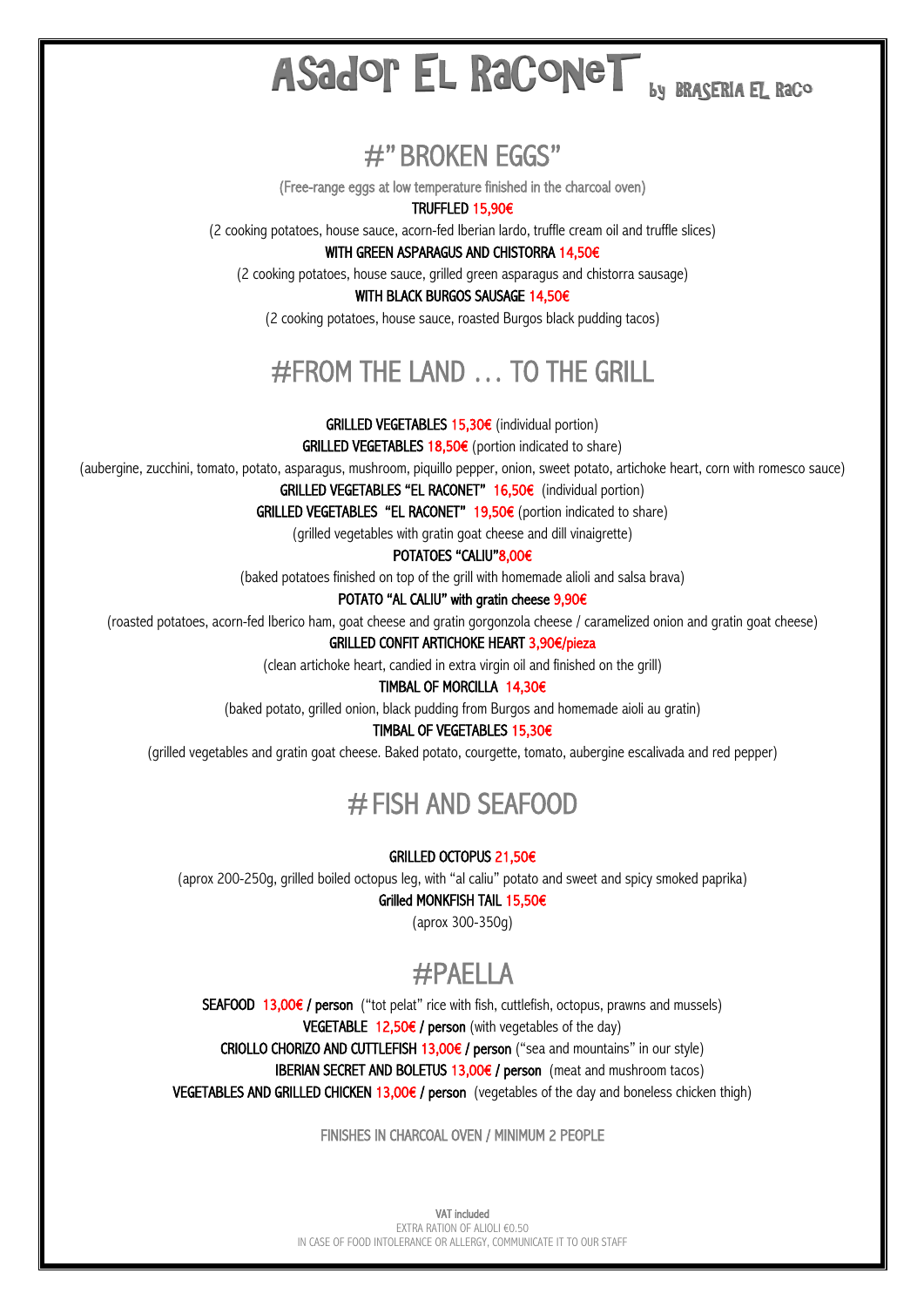# ASAdop El RaconeT by Braseria el raco

# #MEATS

GOAT KID SHOULDER 23,50€

(Roasted at low temperature and finished in a charcoal oven)

ARGENTINE STEAK 26,50€

(emblematic cut from the high loin of Argentine cow, piece of approx. 0,400g)

VEAL ENTRAINS 17,90€

(soft beef muscle, grilled and with a touch of butter, minced garlic, parsley and lemon)

½ BBQ PORK RIBS 17,50€

(pork ribs roasted at low temperature and finished on top of the grill with barbecue sauce)

IBERIAN PORK SPOON 17,00€

(piece of the inner part of the loin next to the mace of the pork shoulder, grilled) COUNTRY CHICKEN THIGH 12,50€

(chicken thigh open and well toasted on the grill)

LAMB CHOPS FROM THE VALLEY 20,90€

(grilled valley lamb ribs) PIG'S TROTTERS 16,50€

(3 halves of braised pork feet)

VEAL BARBECUE 15,50€

(accompanied by our chimichurri sauce)

# # MEAT SPECIALTIES

## GRILLED MEAT 18,90€

### GRILLED MEAT 2 pers. 32,50€

(beef, pork, lamb, chicken, chorizo criollo with our chimichurri sauce)

"OLD COW" STEAK 1KG 56,90€

(selection of "old cow" with maturation of 25-30 days)

### "OLD COW" STEAK 0.400G-0.500G28,90€

(the small steak, maturation 25-30 days)

SELECTED STEAK MATURED 35-40 DAYS approx 1kg 78,00€

(extra infiltration, with bone)

# # ROASTED IN A WOOD OVEN<br>SUCKLING PIG 23.50€

(4-5kg suckling pig Segovian style in a wood oven)

### MILK LAMB 23,50€

(Castilian roast suckling pig DO Castilla y Leon in a wood oven)